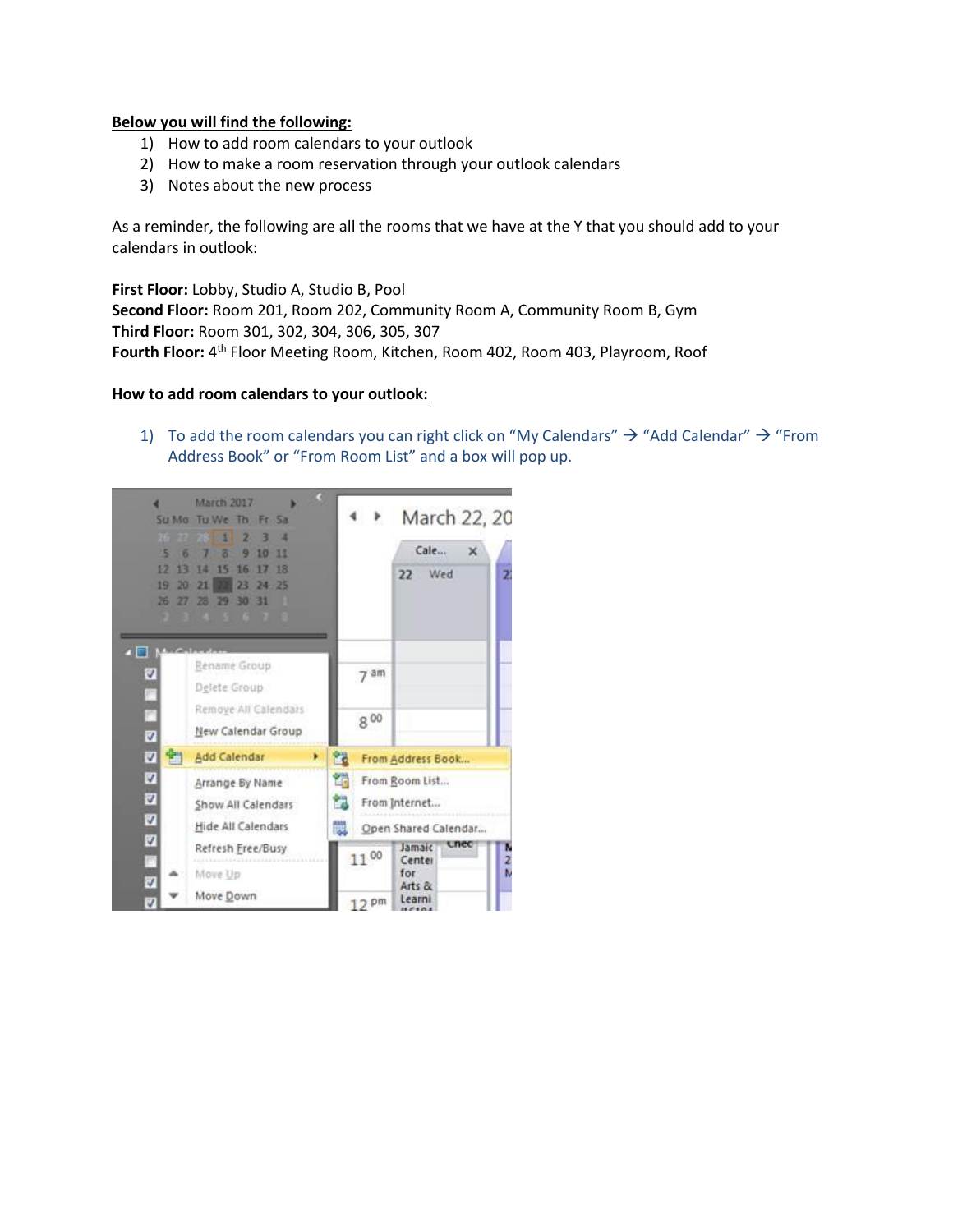## 2) To narrow the rooms you can type in 14StY.

| Search: Wame only O More columns |       | <b>Address Book</b> |                                               |                      |  |
|----------------------------------|-------|---------------------|-----------------------------------------------|----------------------|--|
| 14StY                            | Go    |                     | Offline Global Address List - Idaniels@14st ~ | <b>Advanced Find</b> |  |
| Name                             | Title |                     | <b>Business Phone</b>                         | Location             |  |
| 14StY Community Room B           |       |                     |                                               |                      |  |
| 14StY 2nd FI Pantry              |       |                     |                                               |                      |  |
| 14StY 4Th FI Kitchen             |       |                     |                                               |                      |  |
| 14StY 4th FI Play Room           |       |                     |                                               | The 14th Street Y [  |  |
| 14StY 4th Floor Meeting Room     |       |                     |                                               |                      |  |
| 14StY Carriage Room              |       |                     |                                               |                      |  |
| 14StY Community Room A           |       |                     |                                               | The 14th Street Y [  |  |
| 14StY Dressing Room              |       |                     |                                               |                      |  |
| 14StY Fitness Center             |       |                     |                                               |                      |  |
| 14StY GYM                        |       |                     |                                               | The 14th Street Y [  |  |
| 14StY Lobby Gallery              |       |                     |                                               |                      |  |
| 14StY Marketing                  |       |                     |                                               |                      |  |
| 14StY Parenting Suite            |       |                     |                                               |                      |  |
| 14StY Pool                       |       |                     |                                               | The 14th Street Y    |  |
| 14StV Roof                       |       |                     |                                               | The 14th Street VI   |  |
| €                                |       |                     |                                               |                      |  |

- 3) Select the rooms you would like to add to your calendar, then hit the calendar button in the bottom left corner of the window, then click OK.
- 4) Once you have done this for each of the rooms, the calendars will show up on your outlook under "My Calendars", and you now have VIEWABLE ACCESS to all the rooms in the building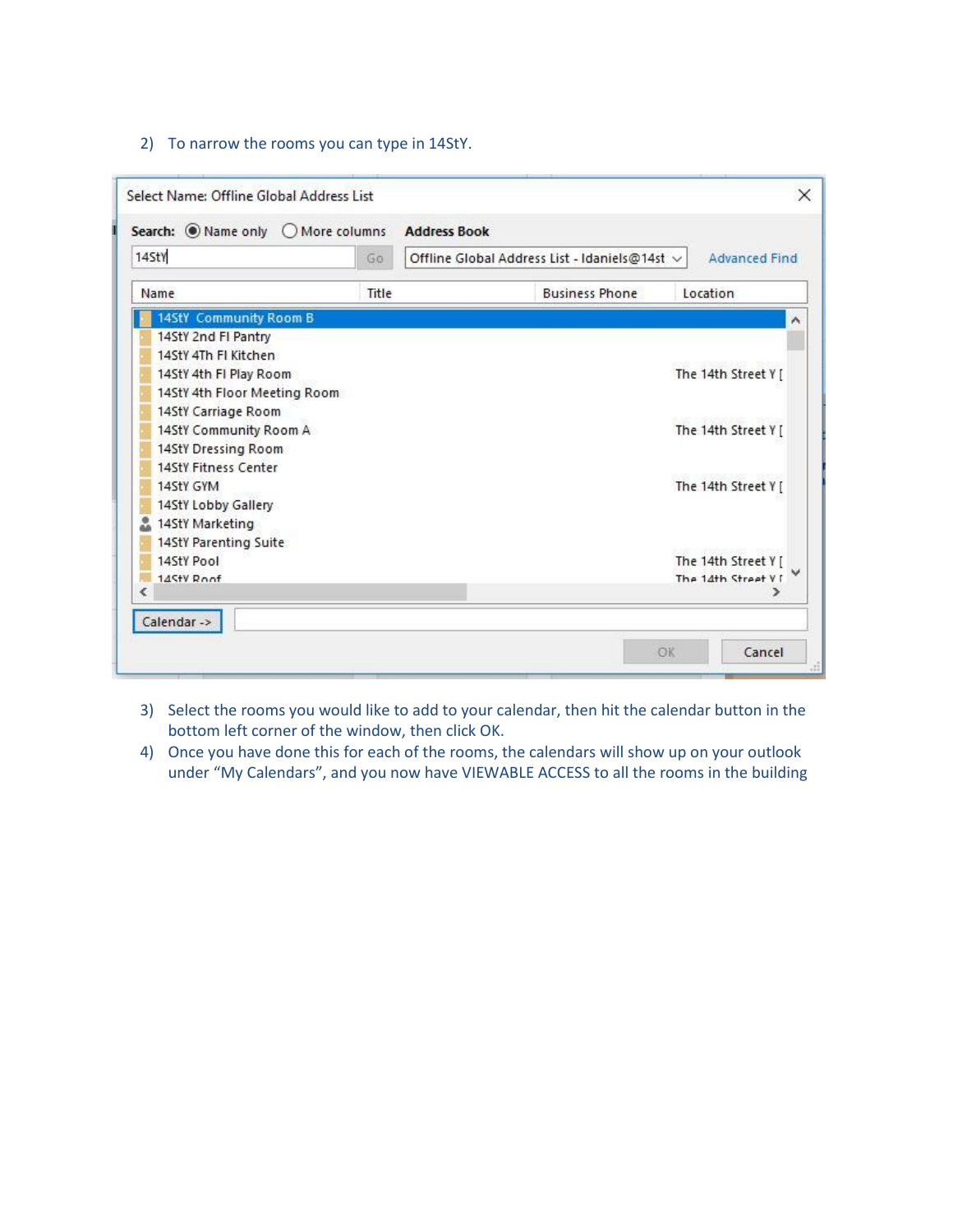# **How to make a room reservation through your outlook calendars:** *(NOTE: the room request form is still an option if you do not want to use the below process)*

- 1) open your calendar on your outlook
- 2) create a "new appointment" on your calendar
- 3) Fill out details then select "invite attendees"
- 4) Under the location field, select "rooms". A window will pop up listing all the rooms at the Y.
- 5) Select your room, hit the "Rooms" button in the bottom left, then click OK (Note: this will autofill the "To" and the "Location" field on your appointment)

| Search: Name only O More columns              | Go        |                        | All Rooms - Idaniels@14streety.org | $\checkmark$ | <b>Advanced Find</b> |
|-----------------------------------------------|-----------|------------------------|------------------------------------|--------------|----------------------|
| Name                                          |           | Location               | <b>Business Phone</b>              | Capacity     | <b>Descrip</b>       |
| 14StreetYEvents                               | 14StreetY |                        |                                    |              | Room A               |
| 14StY Community Room B                        |           |                        |                                    |              | Roon                 |
| 14StY 2nd FI Pantry                           |           |                        |                                    |              | Room                 |
| 14StY 4Th FI Kitchen                          |           |                        |                                    |              | Room                 |
| 14StY 4th FI Play Room                        |           | The 14th Street Y [ 34 |                                    | 40           | Room                 |
| 14StY 4th Floor Meeting Room                  |           |                        |                                    |              | Room                 |
| 14StY Carriage Room                           |           |                        |                                    | $\Omega$     | Room                 |
| 14StY Community Room A                        |           | The 14th Street Y [34  |                                    | 100          | Room                 |
| 14StY Dressing Room                           |           |                        |                                    |              | Room                 |
| 14StY Fitness Center                          |           |                        |                                    | 50           | Room                 |
| 14StY GYM                                     |           | The 14th Street Y [ 34 |                                    | 300          | Room                 |
| 14StY Lobby Gallery                           |           |                        |                                    |              | Room                 |
| 14StY Parenting Suite                         |           |                        |                                    |              | Room                 |
| 14StY Pool                                    |           | The 14th Street Y [ 34 |                                    | 55           | Room                 |
| 14Sty Roof<br>ℯ                               |           | The 14th Street V [34  |                                    |              | Room<br>Y.           |
| 14StY Community Room B<br>Rooms $\rightarrow$ |           |                        |                                    |              |                      |
|                                               |           |                        |                                    | OK           | Cancel               |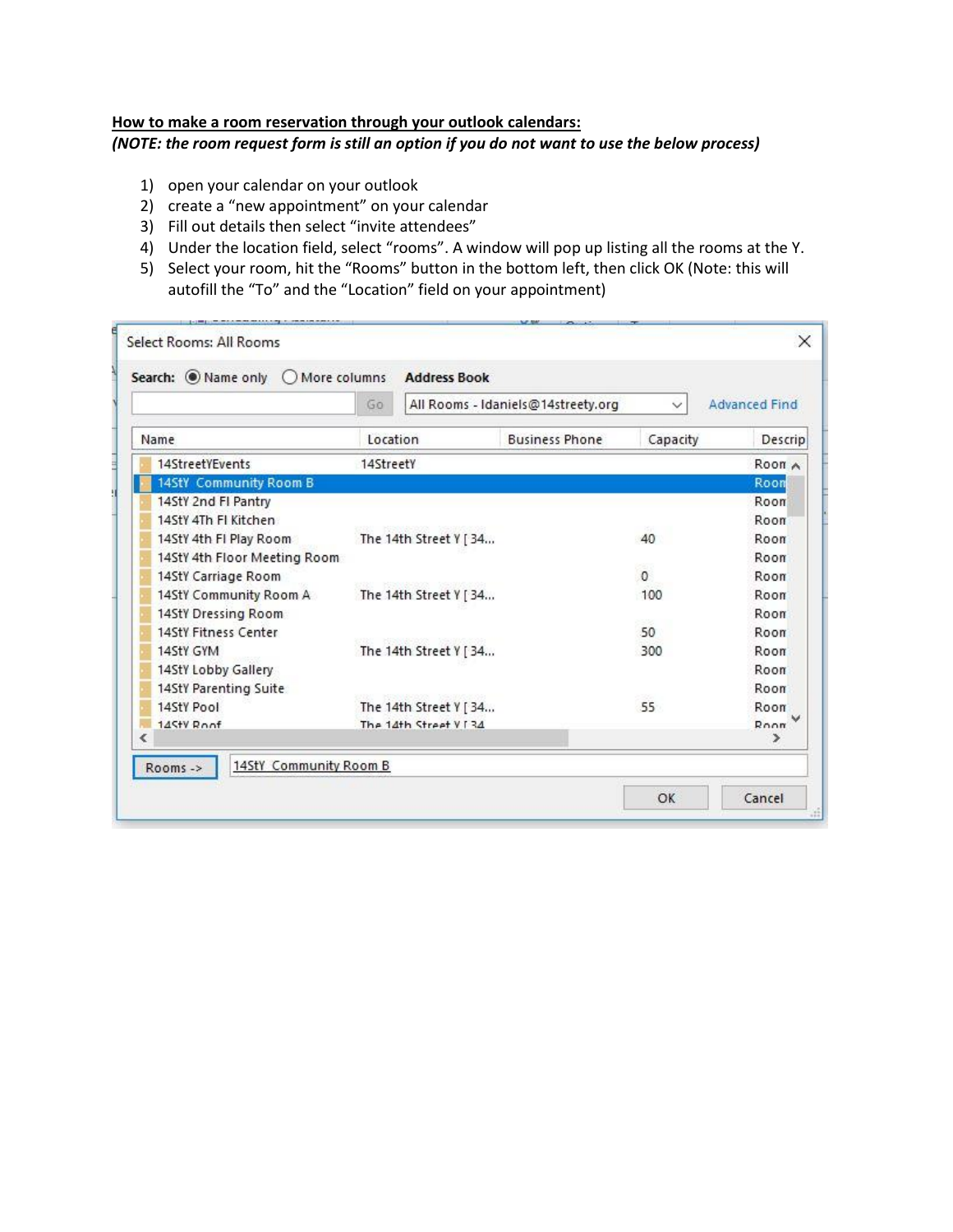6) Please list all details of event in the body of the "Appointment" (Setup details, start time and end time, etc.). If there is no setup, please write "No Setup Needed"

| <sup>•</sup> Appointment<br>明明<br>N灵<br>P<br>$\odot$<br>16<br>y.<br>Scheduling Assistant<br>Options.<br>Tags<br>Office<br>Meeting<br>Cancel<br>Delete $\bigcirc$ -<br>Invitation $\mathbb{C}$ -<br><b>Notes</b><br>Add-ins<br>۰<br><b>Attendees</b><br>Actions<br>Meeting Notes<br>Show<br>Add-ins<br>You haven't sent this meeting invitation yet.<br>This appointment conflicts with another one on your calendar.<br>14StY Community Room B<br>To<br>$\overline{\mathbb{R}}$<br><b>Operations Team Meeting</b><br>Subject<br>Send<br>14StY Community Room B<br>Location<br>88R<br>Wed 6/13/2018<br>5:00 PM<br>Start time<br>All day event<br>÷.<br>8:00 PM<br>Wed 6/13/2018<br>腰<br>End time<br>× | View<br><b>Templates</b><br>My Templates<br>٨ |
|------------------------------------------------------------------------------------------------------------------------------------------------------------------------------------------------------------------------------------------------------------------------------------------------------------------------------------------------------------------------------------------------------------------------------------------------------------------------------------------------------------------------------------------------------------------------------------------------------------------------------------------------------------------------------------------------------|-----------------------------------------------|
|                                                                                                                                                                                                                                                                                                                                                                                                                                                                                                                                                                                                                                                                                                      |                                               |
|                                                                                                                                                                                                                                                                                                                                                                                                                                                                                                                                                                                                                                                                                                      |                                               |
|                                                                                                                                                                                                                                                                                                                                                                                                                                                                                                                                                                                                                                                                                                      | ÷<br>Rooms                                    |
|                                                                                                                                                                                                                                                                                                                                                                                                                                                                                                                                                                                                                                                                                                      |                                               |
| Setup From 5-6<br>Event Time From 6-7<br>Clean Up 7-8<br>Setup Details: (10) chairs, (3) 6' tables, (2) 8' tables                                                                                                                                                                                                                                                                                                                                                                                                                                                                                                                                                                                    |                                               |

7) Click "send", and then you will get an automatic reply acknowledging your "Pending Request"